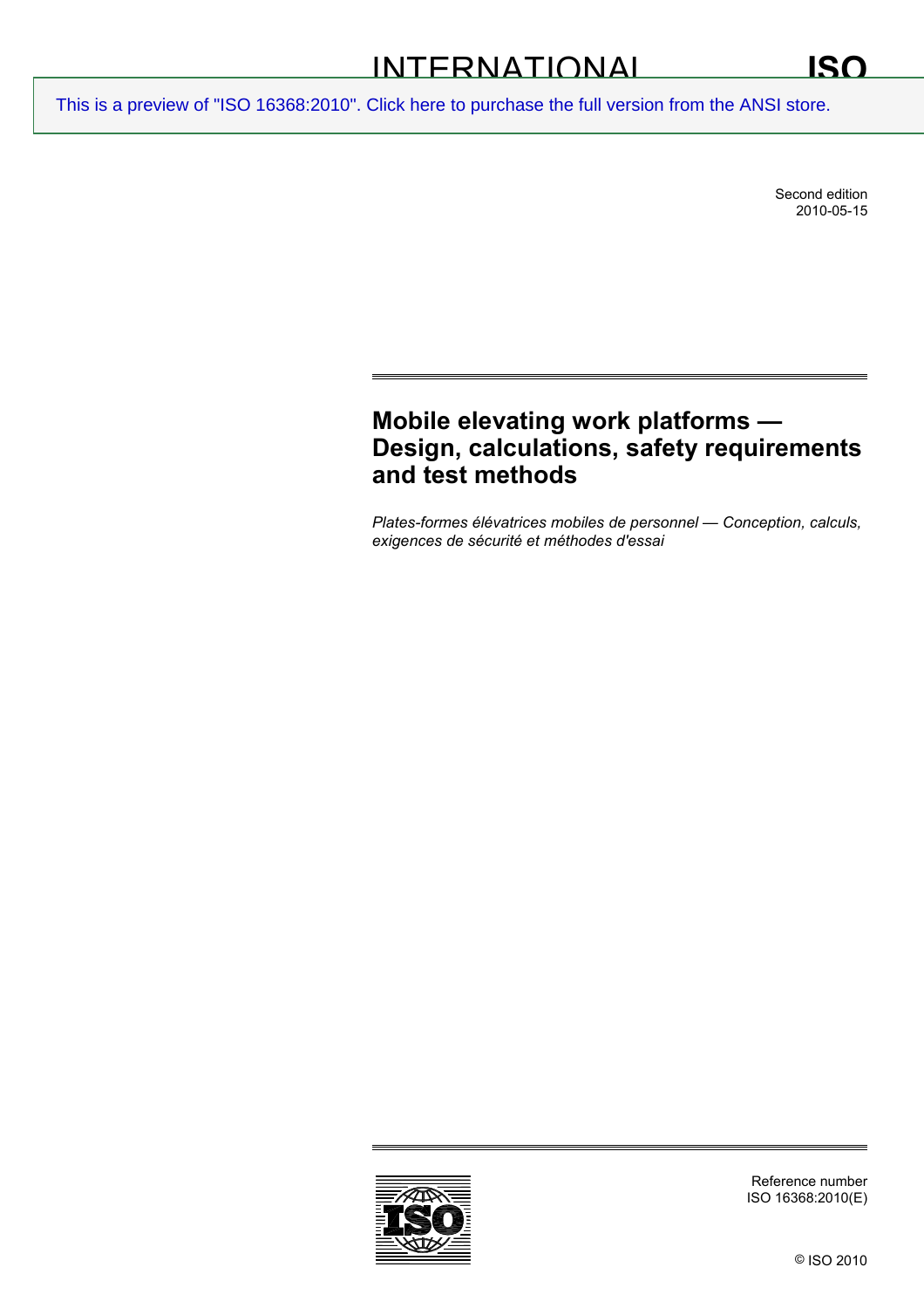#### **PDF disclaimer**

This PDF file may contain embedded typefaces. In accordance with Adobe's licensing policy, this file may be printed or viewed but shall not be edited unless the typefaces which are embedded are licensed to and installed on the computer performing the editing. In downloading this file, parties accept therein the responsibility of not infringing Adobe's licensing policy. The ISO Central Secretariat accepts no liability in this area.

Adobe is a trademark of Adobe Systems Incorporated.

Details of the software products used to create this PDF file can be found in the General Info relative to the file; the PDF-creation parameters were optimized for printing. Every care has been taken to ensure that the file is suitable for use by ISO member bodies. In the unlikely event that a problem relating to it is found, please inform the Central Secretariat at the address given below.



### **COPYRIGHT PROTECTED DOCUMENT**

#### © ISO 2010

All rights reserved. Unless otherwise specified, no part of this publication may be reproduced or utilized in any form or by any means, electronic or mechanical, including photocopying and microfilm, without permission in writing from either ISO at the address below or ISO's member body in the country of the requester.

ISO copyright office Case postale 56 • CH-1211 Geneva 20 Tel. + 41 22 749 01 11 Fax + 41 22 749 09 47 E-mail copyright@iso.org Web www.iso.org

Published in Switzerland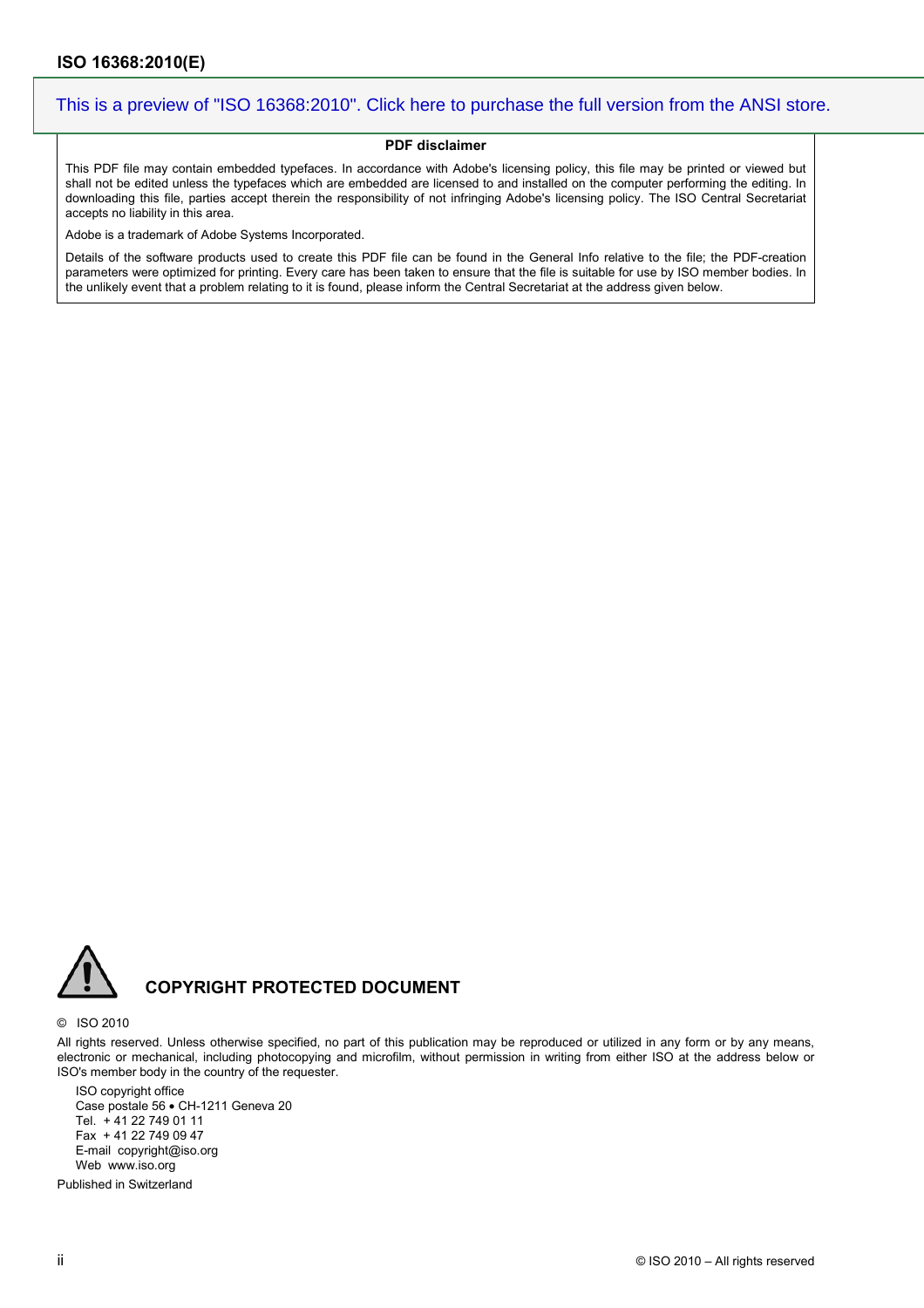## **Contents**

| 1                                                                                              |  |
|------------------------------------------------------------------------------------------------|--|
| $\mathbf{2}$                                                                                   |  |
|                                                                                                |  |
| 3                                                                                              |  |
| 4                                                                                              |  |
| 4.1<br>4.2                                                                                     |  |
| 4.3                                                                                            |  |
| 4.4                                                                                            |  |
| 4.5<br>4.6                                                                                     |  |
| 4.7                                                                                            |  |
| 4.8                                                                                            |  |
| 4.9                                                                                            |  |
| 4.10<br>4.11                                                                                   |  |
| 5                                                                                              |  |
| 5.1                                                                                            |  |
| 5.2                                                                                            |  |
| 5.3                                                                                            |  |
| 6                                                                                              |  |
| 6.1<br>6.2                                                                                     |  |
| 6.3                                                                                            |  |
| Annex A (informative) Use of MEWPs in wind speeds greater than 12,5 m/s - Beaufort Scale 6  67 |  |
|                                                                                                |  |
|                                                                                                |  |
|                                                                                                |  |
|                                                                                                |  |
|                                                                                                |  |
|                                                                                                |  |
| Annex G (normative) Additional requirements for cableless controls and control systems  88     |  |
|                                                                                                |  |
|                                                                                                |  |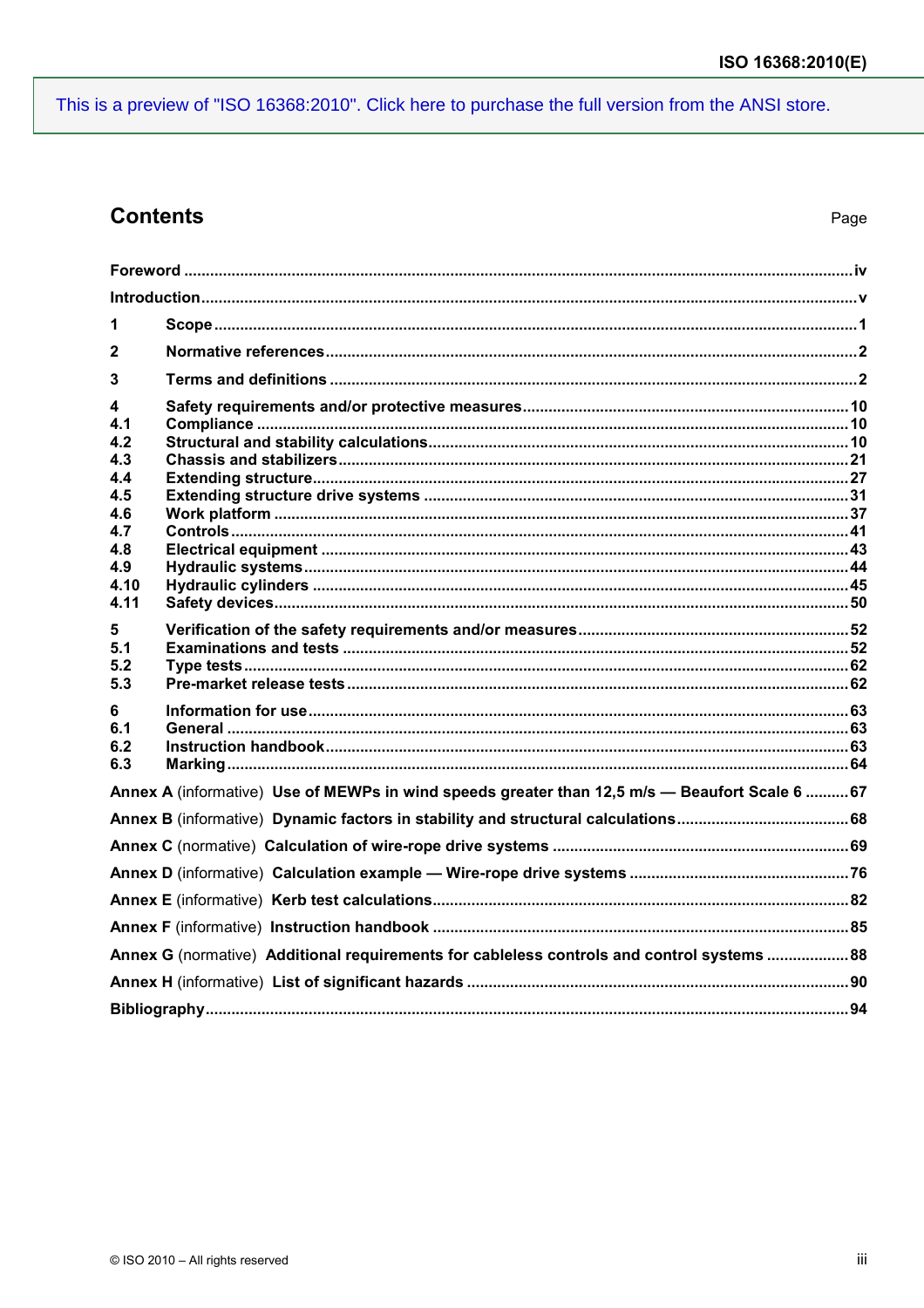## <span id="page-3-0"></span>**Foreword**

ISO (the International Organization for Standardization) is a worldwide federation of national standards bodies (ISO member bodies). The work of preparing International Standards is normally carried out through ISO technical committees. Each member body interested in a subject for which a technical committee has been established has the right to be represented on that committee. International organizations, governmental and non-governmental, in liaison with ISO, also take part in the work. ISO collaborates closely with the International Electrotechnical Commission (IEC) on all matters of electrotechnical standardization.

International Standards are drafted in accordance with the rules given in the ISO/IEC Directives, Part 2.

The main task of technical committees is to prepare International Standards. Draft International Standards adopted by the technical committees are circulated to the member bodies for voting. Publication as an International Standard requires approval by at least 75 % of the member bodies casting a vote.

Attention is drawn to the possibility that some of the elements of this document may be the subject of patent rights. ISO shall not be held responsible for identifying any or all such patent rights.

ISO 16368 was prepared by Technical Committee ISO/TC 214, *Elevating work platforms*.

This second edition cancels and replaces the first edition (ISO 16368:2003), which has been technically revised.